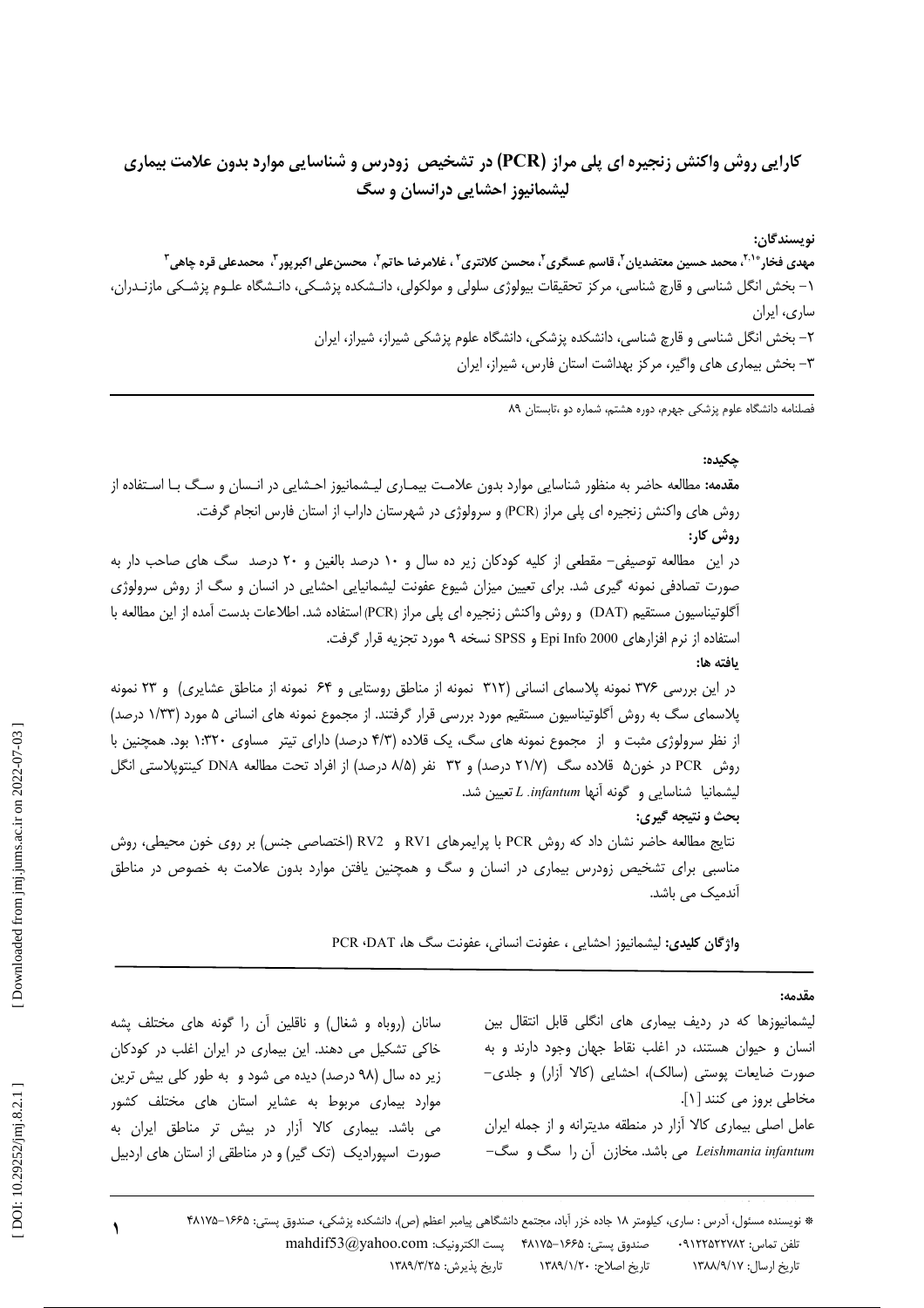(مشکین شهر، دشت مغان و روستای ثمرین )، آذربایجان شرقی (اهر و كليبر)، فارس (فيروز آباد ، جهرم و نور آباد )، بوشهر (برازجان و خورموج) و قم (بخش خلجستان) به صورت آندمیک ديده مي شود [۶–۲].

به طور کلی تشخیص بیماری لیشمانیوز احشایی یا کالاآزار به دلیل این که تظاهرات بالینی آن با سایر بیماری های شایع از قبیل مالاریا، تیفوئید و سل مشابه بوده، پیچیده است. گاهی این بیماری ها به طور هم زمان به صورت عفونت توأم در شخص مبتلا به کالاآزار دیده می شوند. از سوی دیگر به دلیل وجود هایپرسلولاریتی و معکوس شدن رده میلوئید به اریتروئید، پلاسماسیتوز، مگاکاریوسیت ها، نکروز و فیبروز در آسپیراسیون و بیوپسی مغز استخوان در بسیاری از موارد بیماری کالاآزار با انواع لوكمي ها، لمفوما، آنمي ها (هموليتيك، مگالوبلاستيك)، اختلالات ميلوپروليفراتيو و هموگلوبينوپاتي ها اشتباه شده و منجر به تشخیص نادرست و در نتیجه درمان اشتباهی می شود. در بسیاری از این موارد، تشخیص نادرست منجر به مرگ بیمار خواهد شد [۸ و ۷]. همچنین در مناطق آندمیک درصد بسیاری از موارد بیماری را افراد بدون علامت تشکیل می دهند و عده ای نیز به صورت تحت بالینی دچار بیماری می شوند که این مسئله نیز تشخیص را به دلیل این که بسیاری از این افراد با استفاده از آزمون های سرولوژی دارای تیتر مثبت و یا در مرز مثبت هستند اما شکایتی از بیماری ندارند و در مواردی نیز افراد به خودی خود بهبود می یابند و نیاز به درمان ندارند به چالش می کشاند [۱۰ و ۹].

روش های سرولوژیک مختلفی در تشخیص بیمـاری همـراه بـا علائم بالینی بکار می روند که از آن میان می تـوان بـه آزمـایش های آگلوتیناسیون مستقیم، الیزا و ایمینوفلورسنت اشاره نمـود. از كل اين آزمايش ها، آزمايش هاى آگلوتيناسيون مستقيم Direct) (Agglutination Test - DAT از حساسیت بالایی برای مطالعات سرواييدميولوژيک برخوردار بوده و با توجه به سـهولت انجــام بــه عنوان یکی از آزمایش های انتخابی در تـشخیص بیمـاری بکـار می رود [۱۲ و ۱۱].

در سال های اخیر، استفاده از روش های تشخیصی بـر اسـاس PCR با حساسیت و ویژگی بسیار بالا متـداول شـده اسـت. در همین راستا مطالعات زیادی به منظور تشخیص و تعیین هویت انگل لیشمانیا در خون محیطی بیماران مبتلا به کـا لا آزار انجـام گرفته است [١٣]. از مزاياي استفاده از PCR در تشخيص كالاآزار مے توان بـه مـواردی از قبیـل تـشخیص زودرس بیمـاری بـه خصوص در افراد بدون علامت بالینی و یا دارای عفونت مخفی، افراد دچار سرکوب سیستم ایمنی (از جمله ایـدز و بیمـاری هـای زمینـه ای دیگـر) ، حـساسیت و ویژگـی بـسیار بـالا، روش غیـر

تهاجمی، ارزیابی درمان پس از دارو درمانی و تعیین گونـه انگـل اشاره نمود [۱۶–۱۴].

با توجه به اینکه عدم تشخیص و درمان به موقع ممکن است تا صد درصد باعث مرگ و میر بیماران به ویژه کودکـان شـود، لـذا تشخیص دقیق و زودهنگام بیماری از اهمیت ویـژه ای برخـوردار است. بنابراین دستیابی بـه روش یـا روش هـای کارآمـد، دقیـق، آسان و در عین حـال سـریع در خـصوص تـشخیص و شناسـایی عوامل ایجاد کننده بیماری امری است ضـروری کـه بخـشی از مطالعه حاضر نیز در راستای تامین چنین هدفی بوده است.

بخش رستاق در ۶۵ کیلومتری شهرستان داراب در جنوب شرقی استان فارس واقع شده است که اطراف آن، منطقه سكونت ييلاقى عشاير عرب (ايل خمسه) مى باشد. هدف اصلى از این مطالعه، شناسایی موارد بدون علامت بیماری لیشمانیوز احشایی درانسان و سگ با استفاده از روش های واکنش زنجیره ای پلی مراز (PCR) و سرولوژی و همچنین بررسی وضعیت بیماری کالا آزار در روستاها و مناطق عشایری (ایل خمسه) شهرستان داراب (روستاهای بخش دستاق و چهار منطقه عشایری آن) از استان فارس بود .

# روش کار:

در این مطالعه توصیفی– مقطعی، جامعهٔ مورد پژوهش ساکنین روستاهای بخش رستاق و چهار منطقه عشایری شهرستان داراب از استان فارس بود. در این مطالعه گروه هدف بیماری کالا آزار، شامل کودکان ١٠ سال و کمتر و تعدادى از بزرگسالان مناطق مورد بررسی بوده است. نمونه گیری به صورت کلی از تمام کودکان زیر ده سال و ۱۰ درصد بالغین و ۲۰ درصد سگ های صاحبدار مناطق مذكور به صورت تصادفي انجام شد (اين تعداد بر اساس فرمول حجم نمونه و مطالعات قبلی در ایران انتخاب شدند). این مقادیر با توجه به مطالعات محققین دیگر در سایر مناطق كشور انتخاب شده است [۶–۲]. براي بررسي افراد انتخاب شده با کمک بهورزان منطقه، والدین و فرزندانشان به مرکز بهداشتی درمانی هر روستا هدایت شده و سپس اقدام به خون گیری از ورید دست آن ها به میزان ۲–۱ سی سی در لوله های حاوی ماده ضد انعقاد EDTA شد. در مورد کودکان در محدوده ی سنی بین ۶ ماه تا یک سال با استفاده از لانست و لوله های میکرو هماتوکریت از پاشنه پا خون گیری بعمل آمد. نمونه های خون درون فلاسک یخ دار به آزمایشگاه انگل شناسی دانشکده یزشکی شیراز منتقل و پس از جمع آوری پلاسمای حاصل و همچنین بافی کت، به طور جداگانه در ٢٠- درجه سانتی گراد تا موقع انجام آزمون سرولوژی و PCR نگهداری شدند. جمع أوري اطلاعات از طريق پرسشنامه اي كه از قبل أماده شده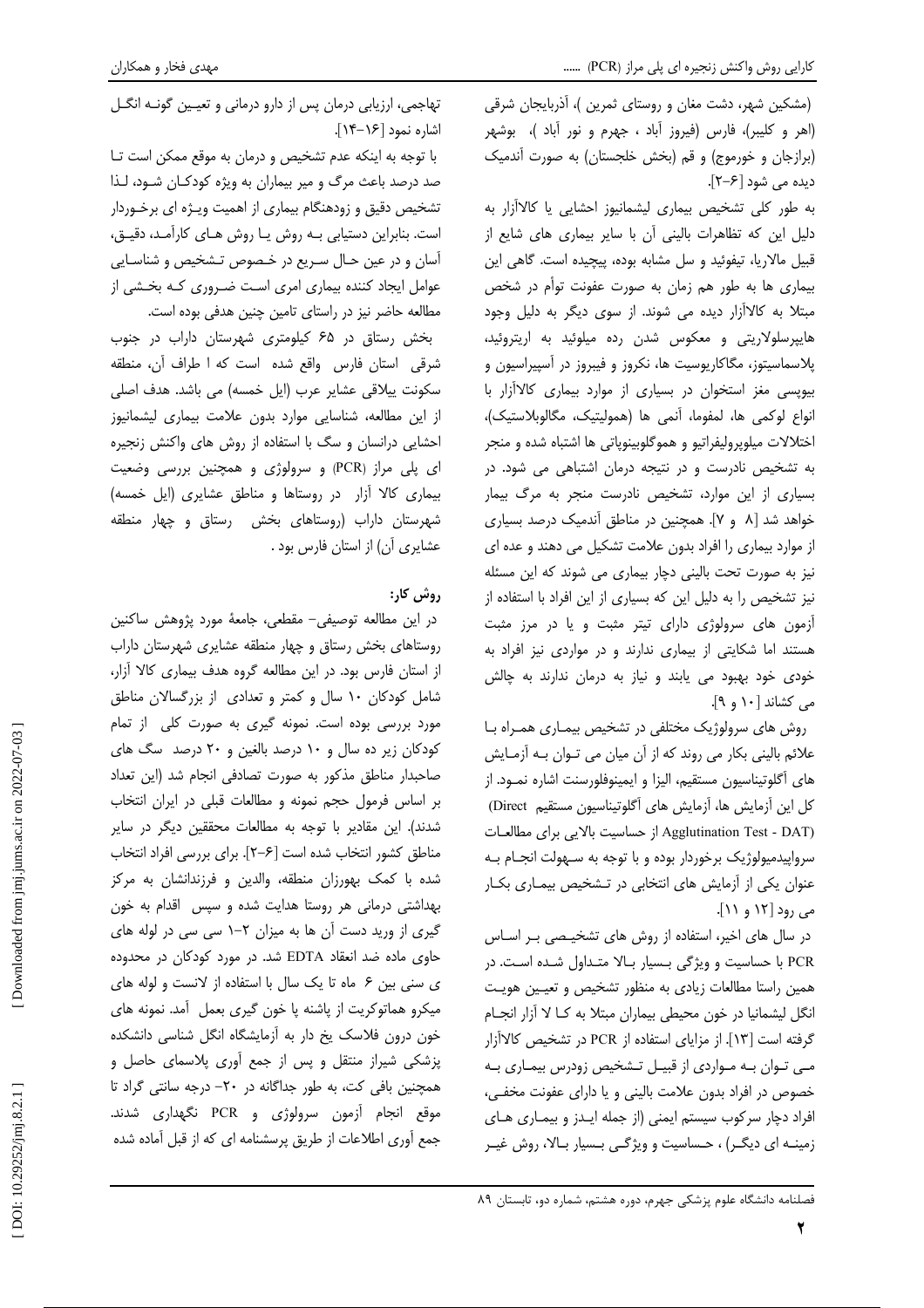ہود انحام گرفت.

برای تهیه نمونه ی خون از سگ های تحت بررسی، ابتدا سگ مورد نظر را با وسایل مخصوص مهار کرده و به صورت استریل از ورید سافن با سرنگ ۵ سی سی خون گیری بعمل آمد. سپس نمونه ی خون به داخل لولهٔ های آزمایش حاوی ماده ضد انعقاد EDTA منتقل شده و برچسب اطلاعات مربوط به حیوان روی لوله چسبانیده شد. پس از جدا نمودن پلاسما و همچنین بافی کت، به طور جداگانه در فریزر ٢٠- درجه سانتی گراد نگهداری شدند.

بعد از انتقال نمونه های انسانی و حیوانی (سگ) به آزمایشگاه، برای تعیین میزان شیوع عفونت لیشمانیایی احشایی از روش سرولوژی آگلوتیناسیون مستقیم و جهت شناسایی موارد بدون علامت از روش واکنش زنجیره ای پلی مراز در انسان و سگ استفاده شد.

آنتی ژن آزمایش آگلوتیناسیون مستقیم از آزمایشگاه لیشمانیوز دانشکده بهداشت براساس روش دکتر هریت (Harith) و همکاران در سال ۱۹۸۶ [۱۷] تهیه شد.

داده های بدست آمده از نتایج آزمایش DAT و سایر داده های فرم جمع آوري اطلاعات با استفاده از نرم افزارهاي SPSS نسخه ۹، Epi Info 2000 مورد تجزيه آماري قرار گرفتند. در تحليل داده ها از جداول فراواني مطلق و آزمون آماري مجذور كاي استفاده شد.

در مورد نمونه های خون بدست آمده از انسان و سگ، پس از سانتریفوژ و جدا سازی پلاسما از آن، بافی کت بدست آمـده کـه حدوداً ۲۰۰ میکرولیتر می باشد به منظور انجام روش PCR جهت شناســايي DNA) KDNA كينتويلاســت) انگــل ليــشمانيا در آن استفاده شد. پس از انتقال بافی کت به لوله هـای ۱/۵ سـی سـی اپندورف، اقـدام بـه اسـتخراج DNA بـا روش اسـتفاده از Lysis buffer و پروتئیناز K بر اساس روش فخار و همکاران [۱۵] شد و 5 - CTT TTC ) RV1 مسيس با استفاده از يرايمرهـاي عمـومي RV2 (5 - CCA ) (TGG TCC CGC GGG TAG G-3) (CCT GGC CTA TTT TAC ACC A-3) قطعــه ثابــت ( ۱۴۵جفت باز) از حلقـه هـای کوچـک (DNA (minicircles کینتوپلاستی انگل لیشمانیا تکثیـر و در یـک مرحلـه روش PCR انجام شد [١٨]. پس از انجام عمل PCR، محـصول بـر روى ژل آگاروز ۱/۵ درصد الکتروفـورز شـده و بـا اتيـديوم برومايـد رنـگ آمیزی شد. سپس با توجه به شاخص وزنی و مقایسه باند حاصـل از نمونه ها با گونه های مرجع انگل لیشمانیا، جنس انگل تعیین شد. همچنین جهت تعیین گونه انگل بـا اسـتفاده از پرایمرهـای LINR4 ( 5-GGGGTTGGTGTAAAATAGGG-3) رختصاصي و (5-TTTGAACGGGATTTCTG-3 قطعه متغير از

حلقـه هـاي کوچـک (DNA (minicircles کینتوپلاسـتی انگـل لیشمانیا تکثیر و در یک مرحله روش PCR اختصاصی انجام شد  $\lceil 19 \rceil$ 

مـواد لازم بـراي PCR نمونـه اي بـه حجـم ٢۵ ميكروليتـر و بـا استفاده از پرایمرهای معرفی شـده توسـط لاچـود (Lauchaud) و همکاران [۱۸] با انجام تغییراتی در تعداد سیکل ها، مواد بـه کـار رفته و اصلاح آن بر اساس نمونه های بالینی استفاده شـد. ضـمناً قبل از گذاشتن درون دستگاه ترموسیکلر، مقدار ۲۰ میکرولیت ر از روغن معدني مخصوص PCR جهت جلوگيري از تبخير بافرهـا به هر لوله اضافه شد. سپس نمونـه هـا بـه دسـتگاه ترموسـيكلر ۹۶ CG1-96 گوده ای منتقل و برنامه به دستگاه داده شد.

## يافته ها:

در این مطالعه، ۳۷۶ نمونه پلاسمای انسان (۳۱۲ نمونه از مناطق روستایی و ۶۴ نمونه از مناطق عـشایری) بـا روش أگلوتیناسـیون مستقیم مورد بررسی قرار گرفتند. ۳۵۵ نمونـه (۹۴/۴ درصـد) از گروه های سنی ۱۰ سال و پایین تر و ۲۱ نمونـه (۵/۶ درصـد) از گروه های سنی بالای ۱۰ سال تهیه شد. ۱۶۴ نفر (۴۳/۶ درصد) مذکر و ۲۱۲ نفر (۵۶/۴ درصد) مونث بودند. حداقل سن ۴ مـاه و حداکثر آن ۳۱ سال بود. از مجمـوع نمونـه هـا، ۵ مـورد (۱/۳۳ درصد) دارای تیتر مثبت بودند. از این تعداد ۴ نفر در گـروه سـنی ۵–۲ سال و ۱ نفر در گروه سنی ۱۰–۵ سال قرار داشتند. در گروه سنی بالاتر از ده سال و گروه هـای سـنی کمتـر از یـک سـال و ۲–۱ سال موردی از بیماری مشاهده نشد.

از ۵ مورد با نتیجه تیتر مثبت، ۴ مورد دارای سابقه قبلی ابتلاء به کالاآزار بودند. به عبارت دیگر از کل افـراد جامعـه هـدف، ۱/۰۶ درصد دارای سابقه قبلی ابتلاء بودند.

فراوانی نسبی تیتر مثبت در جنس مذکر ۱/۲ درصد (۲ مورد) و در جنس مونث ۱/۴ درصد (۳ نفر) بود کـه از نظـر آمـاری اخـتلاف معنی داری بین دو جنس مشاهده نشد(۰/۸۶ - P).

تمام افراد دارای تیتر مثبت، متعلق به منــاطق عــشایری بنگــل و بیخ و بنگل بودند و مورد مثبتی از روستای رستاق و توابـع آن ىافت نشد.

همچنین تعداد ۴ نفر (۱/۰۶ درصد) از افراد مورد پـژوهش سـاکن روستای رستاق، تیتر ۱۶۰۰(۱زا نشان دادند که هیچ کدام دارای سابقه قبلی ابتلاء به کالاآزار نبودند و پس از پـی گیـری مجـدد، افزایش تیتر مشاهده نشد. هیچ یک از اف راد دارای تیت رمثبت، شکایتی از بیماری نداشته و همچنین سابقه مسافرت بـه منـاطق آندمیک نداشتند. از مجموع نمونه های بافی کوت (۳۷۶ نمونـه)، تعداد ٣٢ نمونـه (٨/٥ درصـد) ( ۶ نمونـه مربـوط بـه روسـتاى رستاق و ٢۶ نمونه مربوط به مناطق عشايري) از نظر وجود DNA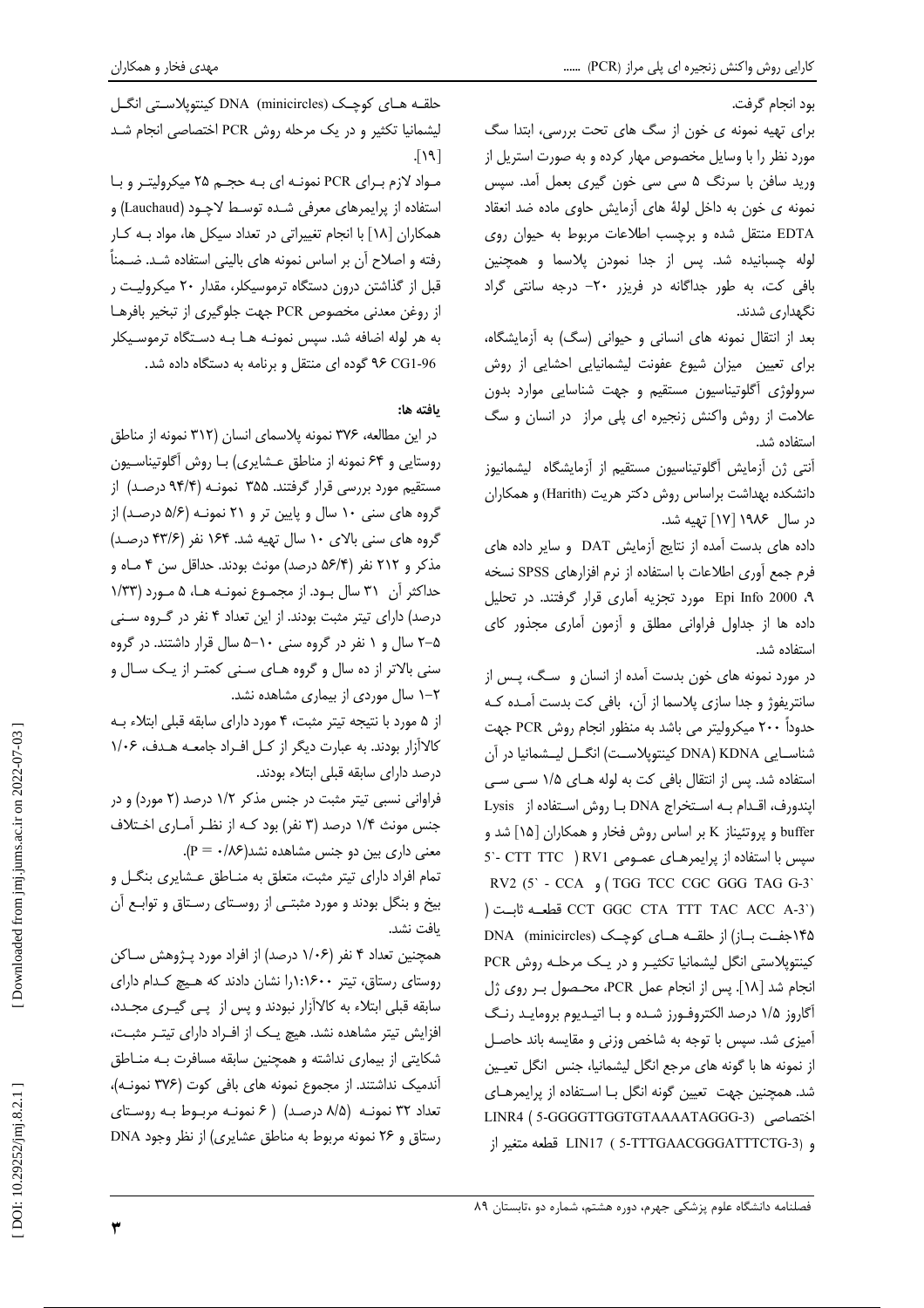كينتوپلاستى (KDNA) در خون محيطى مثبت شدند (تصوير ١).  $1 \t2 \t3 \t4 \t5 \t6 \t7 \t8 \t9 \t10 \t11 \t12 \t13$ 



تصوير ١ : نتيجه الكتروفورز محصولات PCR اختصاصى نمونه هاى خون انسان با پرایمرهای RV1 و RV2 در ژل آگاروز ۱/۵ درصد

> $\cdots$  bp ارکر $-1$ ٢- كنترل مثبت (١۴۵ ١۴۵) ۳- کنترل منفی

۲۶ نمونه مثبت متعلق به مناطق عشایری کوه نمک (۲ مورد)، بنگل (۱۸ مورد) و بیخ و بنگل (۶ مورد) بودند. در این مناطق به طور کلی ۶۴ نمونه تهیه شد که ۲۶ نمونه (۴۰/۶ درصد) أن از نظر PCR مثبت بود.

در میان ۳۲ نمونه مثبت، ۱۴ مورد (۴۳/۷ درصد) جنس مذکر و ۱۸ مورد (۵۶/۳ درصد) متعلق به جنس مونث بودند. لذا فراوانی نسبی عفونت در جنس مذکر ۸/۵۳ درصد و در جنس مونث ۸/۵ درصد تعیین شد که بدین ترتیب از نظر أماری اختلاف معنی داری بین دو جنس مشاهده نشد(۹۸/۰۰= P). از نظر گروه های سنی، در گروه سنی زیر یک سال ۱ مورد، محدوده ی سنی بین .<br>۲–۱ سال ۳ مورد، ۵–۲ سال ۸ مورد، ۰-۵ سال ۱۳ مورد و بزرگ تر از ۱۰ سال ۷ مورد مشاهده شد. در میان افراد مثبت، ۶ مورد دارای سابقه قبلی کالاآزار بودند. از نظر علائم بالینی هیچ کدام از موارد، شکایتی از عفونت نداشتند. همچنین ۴ مورد نیز هم از نظر PCR و هم از نظر سرولوژی(DAT) مثبت بودند. در ضمن با استفاده از پرایمرهای LIN17 و LINR4 برای تعیین گونه انگل، انگل لیشمانیا اینفانتوم در خون محیطی افراد یافت شد. در مطالعه ایی که بر روی مخازن حیوانی (سگ) انجام گرفت، تعداد ۲۳ قلاده سگ صاحبدار از نظر سرولوژی به روش

فصلنامه دانشگاه علوم پزشکی جهرم، دوره هشتم، شماره دو، تابستان ۸۹

أگلوتیناسیون مستقیم مورد بررسی قرار گرفتند که ۷ قلاده ( ۳۰/۴ درصد) دارای تیتر ۱:۱۶۰ و یک قلاده (۴/۳ درصد) دارای تیتر بالاتر و مساوی ١:٣٢٠ بودند. تمام نمونه های مثبت سرمی (تیتر ۱:۳۲۰ ≤) متعلق به سگ های اهلی عشایر بودند. ازنظر علائم بالینی، ۲ مورد (۲۵ درصد) از سگ های سرم مثبت دارای علائم بالینی شامل ریزش مو، لاغری شدید، ضایعه پوستی و بزرگی غدد لنفاوی بوده و بقیه موارد مثبت (۷۵ درصد) فاقد هرگونه علائم بالینی مشخص بودند. از نظر گروه های سنی، بیش ترین میزان شیوع سرمی (۶۲/۵ درصد) در سگ های گروه سنی ۵–۱ سال بود . از نظر جنس، اختلاف معنی داری بین دو جنس مشاده نشد و میزان عفونت در هر دو جنس یکسان بود. همچنین با روش PCR (پرایمرهای عمومی RV1 و RV2) ، در خون ۵ قلاده سگ ( ۲۱/۷ درصد ) DNA کینتوپلاستی انگل لیشمانیا شناسایی شد که تنها ۳ قلاده از آن ها با روش DAT نیز دارای تیتر سرمی ۱:۱۶۰ بودند. با استفاده از پرایمرهای LIN17 و LINR4 گونه انگل، ل. اينفانتوم (L.infantum ) تعيين شد كه تنها ۳ قلاده از أن ها با روشDAT نيز داراى تيتر سرمى ۱:۱۶۰ بودند.

### **بحث و نتيجه گيري:**

از مجموع نمونه های انسانی ۵ مورد (۱/۳۳ درصد) دارای تیتر مثبت سرولوژی۔بودند که همگی در گروه سنی ۵–۲ سال قرار داشتند. در مطالعه هاشمی نسب بر روی ۱۳۰ بیمار مبتلا به کالا آزار در استان فارس یک سوم بیماران زیر ۳ سال سن داشتند [۲۰]. در مطالعهٔ سلیمان زاده و همکارانش ۱۷ درصد کودکان مبتلا زیر یک سال بودند [۲۱]. اما در مطالعه حاضر، افراد سرم مثبت در گروه سنی ۵–۲ درصد بودندکه علل آن را می توان ابتلاء قبلی، درمان و یا موارد تحت بالینی ذکر نمود. زیرا أنتی بادی های علیه عفونت لیشمانیا که توسط DAT شناسایی می شوند دارای طول عمر ۴–۳ سال و حتی بیشتر هستند.

در مطالعه حاضر، از نظر أماري اختلاف معنى دارى بين دو جنس مذکر و مونث از جهت فراوانی نسبی تیتر مثبت مشاهده نشد (P=٠/٨۶). در مطالعهٔ ادریسیان در استان اردبیل به نکته قابل توجهی اشاره شده است که علی رغم شیوع بالاتر موارد ابتلاء به کالا آزار در جنس مذکر، شیوع سرواپیدمیولوژیک عفونت بدون علائم باليني در جنس مونث بالاتر بوده است [٣]. مي توان گفت در کانون های آندمیک هر دو جنس به یک نسبت در معرض ألودگي قرار مي گيرند ولي احتمالاً موارد بدون علائم بالینی در جنس مونث بیش تر از جنس مذکر است [۱۵ و ۵−۳]. در مطالعه ای که در هندوستان انجام گرفته است، شارما (Sharma) و همکاران اظهار داشته اند که بروز کالا آزار در سنین قبل از بلوغ اختلاف معنی داری در دو جنس نداشته ولی بعد از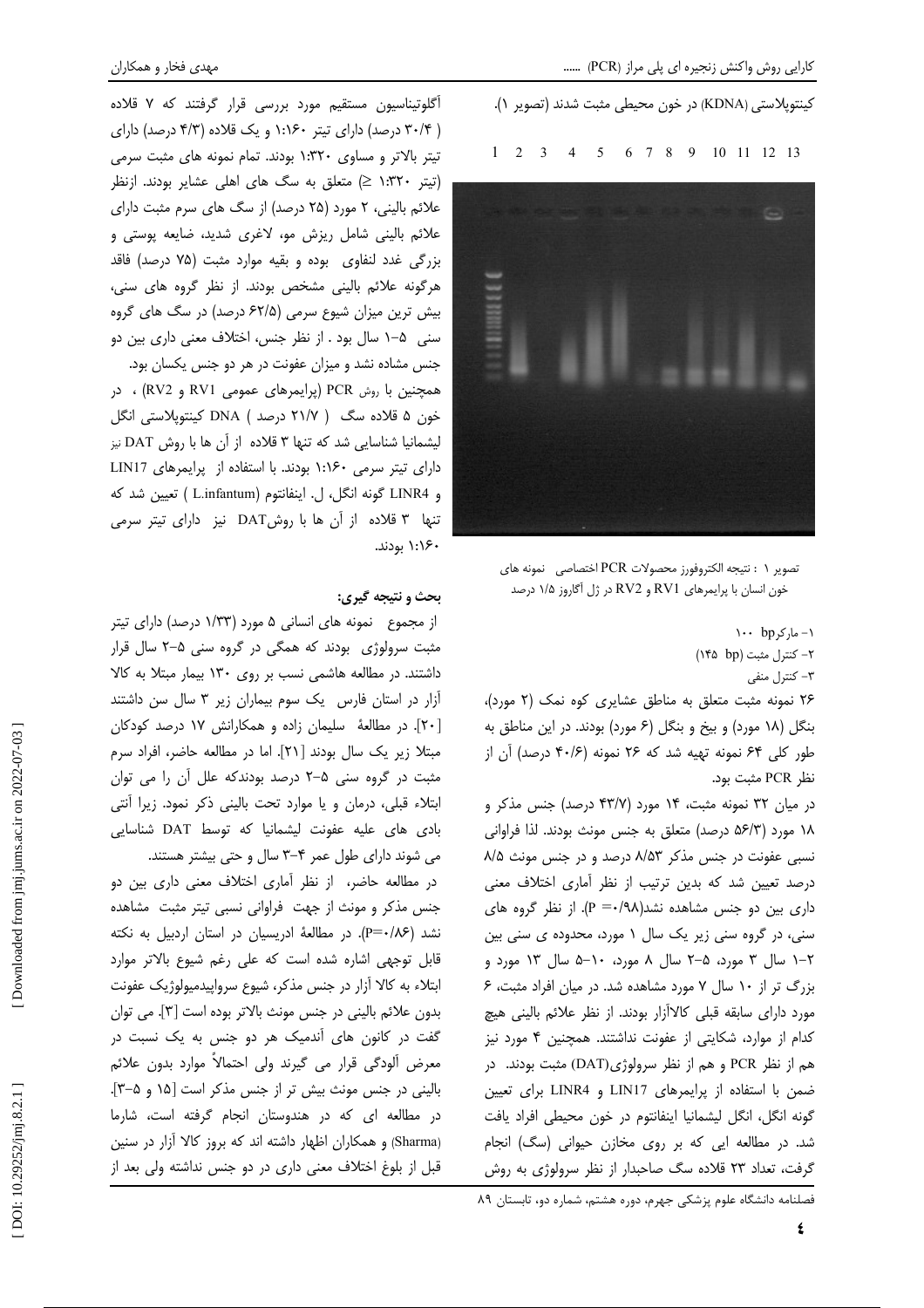امری ضروری است. در مطالعه محبعلی و همکاران ١۴/٢ درصد از سگ های مناطق مختلف ایران از نظر سرولوژی مثبت بوده اند و تنها ٢۴ درصد از آن هایی که با آزمایش آگلوتیناسیون مستقیم مثبت بودند علائم بالینی لیشمانیوز احشایی را داشتند [۲۷]. در مطالعه حاظر نیز ۲۵ درصد از سگ های سرولوژی مثبت دارای علائم بالینی بودند. موفقیت در برنامه های کنترل لیشمانیوز احشایی زئونوز نیازمند به آگاهی از میزان عفونت در میان جمعیت های انسانی و مخازن و همچنین آگاهی از کانونهای فعال بیماری می باشد. تشخیص بالینی لیشمانیوز احشایی سگ ها به دلیل این که علائمی که ظاهر می کنند بسیار متغیر بوده و با ضایعات ایجاد شده سایر بیماری ها مشابهند، مشکل است. به علاوه تقریباً نیمی از سگ های دارای عفونت، فاقد علائم باليني هستند [٢٩ و ٢٨]. اما سگ هاي بدون علامت مانند سگ های علامت دار برای پشه خاکی ها خاصیت عفونت زایی دارند. غالباً برای ارزیابی میزان شیوع عفونت لیشمانیای سگ از روش های سرولوژی از قبیل آگلوتیناسیون مستقیم و ایمینوفلورسنت استفاده می شود، ولی ممکن است در ماه های اول عفونت این آزمایش ها منفی باشند [۳۰ و ۳۱]. لذا توصیه می شود در مناطق آندمیک ایران، از یک سو تمامی سگهای ولگرد را از بین برده و از سوی دیگر سگ های صاحبدار به وسیله انجام آزمایش های سرولوژی و PCR مورد بررسی قرار گرفته و در صورت مثبت بودن هر یک از آزمایش های مذکور نسبت به معدوم نمودن آن ها اقدامات لازم بعمل آيد.

نتیجه گیری: نتایج مطالعه حاضر نشان می دهد که روش PCR با پرایمرهای RV1 وRV2 بر روی خون محیطی برای تشخیص زودرس بیماری در انسان و سگ و یافتن موارد بدون علامت به خصوص در مناطق أندمیک روش مناسبی می باشد. همچنین با توجه به میزان بالای عفونت در افراد عشایر و سگ های آن ها از نظر سرولوژی و نیز اثبات وجود عفونت فعال احشایی با استفاده از روش PCR تتيجه گرفته مي شود كه سگ به عنوان یکی از مخازن آلودگی برای انسان در مناطق عشایری داراب به شمار می رود و این بیماری در عشایر عرب (ایل خمسه) منطقه به خصوص در عشایر بیخ و بنگل به صورت آندمیک وجود دارد.

**تقدیر و تشکر :** بدین وسیله از کلیه ی همکاران مرکز بهداشت داراب، مرکز روستایی رستاق و مرکز بهداشت استان فارس به خاطر همکاری های ارزشمندشان قدردانی می شود. همچنین از معاونت پژوهشی دانشگاه علوم پزشکی شیراز به خاطر تامین مالی هزینه های طرح تشکر می نماید. بلوغ بیماری در افراد مذکر بیش تر بوده است و علت این اختلاف را به نقش محافظتی هورمون های جنسی زنانه از ابتلاء به بيماري نسبت داده اند. البته حجم نمونه در اين مطالعه تنها ٩٣ نفر بوده است [٢٢]. همچنين نتايج حاصل از PCR مطالعه ى حاضر نشان می دهد که ٨/٥ درصد افراد این منطقه دچار عفونت لیشمانیایی هستند ولی شکایتی از بیماری خود ندارند (بدون علامت). از سوی دیگر ۵ مورد از آن ها (۳۲ مورد) دارای تیتر مثبت أگلوتيناسيون مستقيم بودند و از نظر أماري ارتباط معنى داری بین دو روش PCR و آگلوتیناسیون مستقیم در شناسایی موارد بدون علامت مشاهده شد (۰/۱/۰ =P). این یافته ها نشان می دهد اگر چه روش آگلوتیناسیون مستقیم تنها موارد کمی از افراد بدون علامت را شناسایی می کند و در این خصوص از حساسیت یائینی برخوردار است، در شناسایی موارد بدون علامت کمک کننده است و همچنین بین حضور انگل در خون با حضور آنتی بادی ارتباط وجود دارد. از سوی دیگر، در بررسی سرولوژی در شهرستان مذکور، ۴ مورد دارای تیتر ۱:۱۶۰۰ وجود دارند که با روش PCR بر روی خون، در ۳ مورد KDNA انگل یافت شد. این یافته نیز حاکی از آن است که روش PCR در شناسایی موارد بدون علامت از كارآيي مناسبي برخوردار است. به علاوه با توجه به این که فراوانی شیوع سرمی بیماری در هر دو جنس یکسان بوده است و بیش ترین مورد مربوط به گروه سنی زیر ۵ سال عشایر می باشد، لذا به نظر می رسد سن (زیر ۵ سال) و سوء تغذیه از عوامل خطر اصلی برای بیماری کالاآزار در منطقه باشند. در ضمن مشاهده می شود که بیش ترین فراوانی بیماری مربوط به گروه سنی ١٠-۵ و بالاتر (بالغین) است كه این مطلب با مطالعات سایرین روی موارد بدون علامت مطابقت دارد [۱۶ و ۱۵ و ۱۰ و ۶ و ۵]. بنا براین الگوی موارد علامت دار با موارد بدون علامت كاملاً متفاوت است. همچنین بر اساس نتایج به دست آمده، می توان از روش PCR برای غربالگری اولیه بیماری و شناسایی موارد بدون علامت و دارای عفونت نهفته استفاده نمود. با توجه به این که فرم های علامت دار بیماری در مناطق آندمیک درصد اندکی از موارد را به خود اختصاص می دهند و اغلب موارد بدون علامت هستند، لذا شناسایی آن ها از اهمیت ویژه ای برخوردار است. از طرف دیگر بر اساس مطالعات انجام گرفته در مناطق أندميک کشورهای فرانسه، اسپانيا و ايتاليا مبنى بر وجود انگل ل. اینفانتوم زنده در خون اهداء کنندگان خون [۲۵-۲۳] و همچنین مطالعه قبلی مولف [۱۵] روی ساکنین منطقه نور آباد استان فارس فاقد علامت باليني بودند به اثبات رسیده است و از سوی دیگر انتقال بیماری کالاآزار از طریق انتقال خون نیز گزارش شده است[۲۵ و ۲۶]. به نظر می رسد انتقال خون یکی از راه های انتقال بیماری در مناطق أندمیک باشد، لذا غربالكرى اهداء كنندگان خون ساكن مناطق أندميك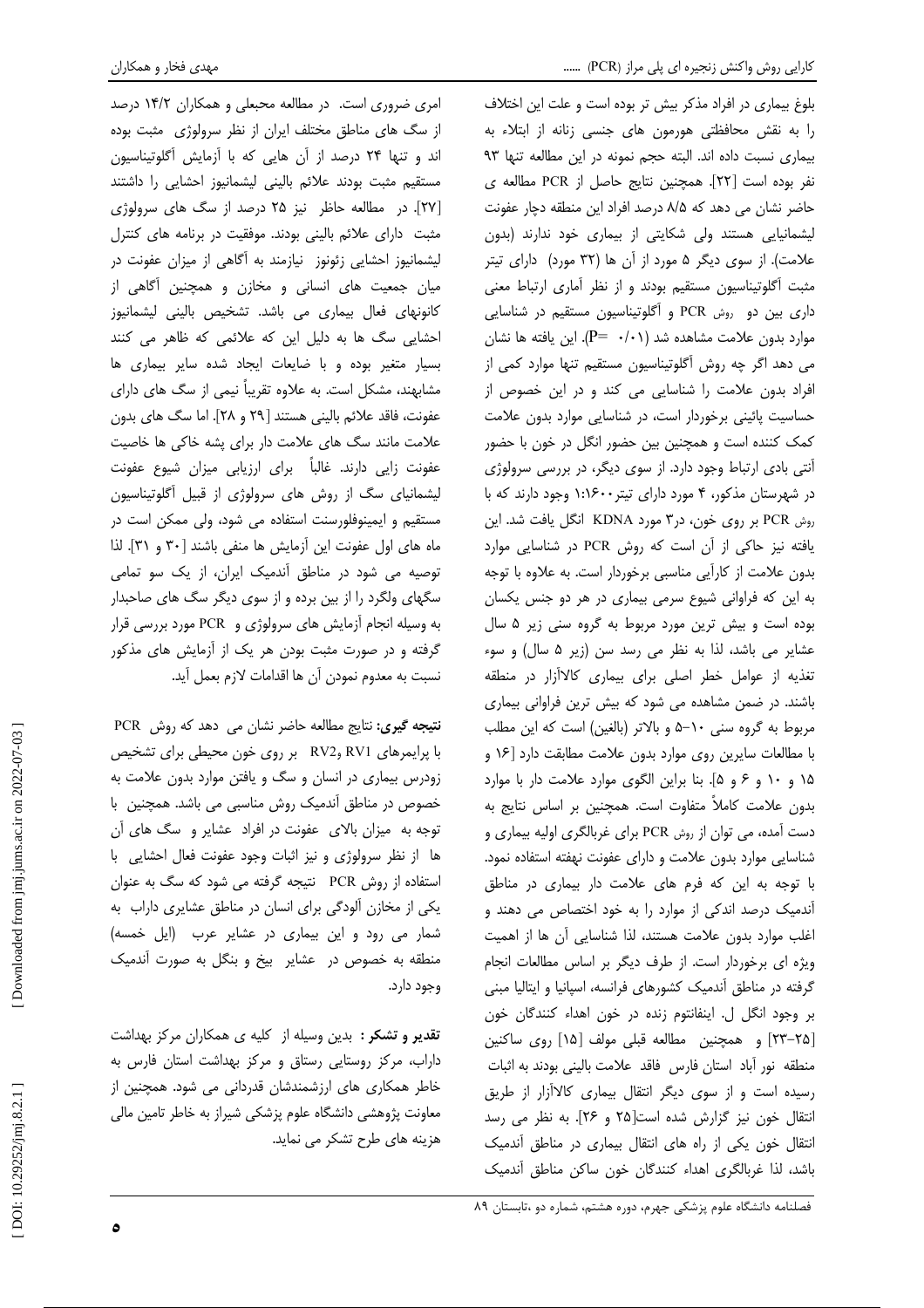## **References**

1. Ardehali S, Rezaei HR, Nadim A. Leishmania parasite and leishmaniosis. 2<sup>nd</sup> ed. Tehran: Academic Pub Center; 1994: 3-11 (Persian)

2. Edrissian GH, Visceral leishmaniasis in Iran and the role of serological tests in diagnosis and epidemiological studies. In: Ozcel MA, Alkan MZ (eds) Parasitology for the 21st century. CAB International; 1996 41 - 49 3. Edrissian GH. Visceral leishmaniasis, the Iranian experience. Arch Iran Med 1998 1: 22 - 26

4. Fakhar M, Mohebali M, Barani M. Identification of endemic focus of kala-azar and seroepidemiologcal study of visceral Leishmania infection in human and canine in Qom Province. Armaghan-danesh 2004 9(3): 43 - 52 (Persian)

5. Fakhar M, Motazedian MH, Asgari Q, et al. A new endemic focus of visceral leishmaniosis in southern Iran. Armaghane-danesh 2006; 42 : 3-114. (Persian)

6. Asgari Q, Fakhar M, Motazedian MH. Nomadic kalaazar in south of Iran Iran J Pub Health 2006,35 85 -86

7 Sensitivity of bone Costa CH, Stewart JM, da Silva MR marrow aspirates in the diagnosis of visceral leishmaniasis. 2005; 72(6): 811-4.Am J Trop Med Hyg

8. Kumar PV, Vasei M, Sadeghipour A, et al. Visceral leishmaniasis: bone marrow biopsy findings. J Pediatr Hematol Onchol 2007 29:77 - 80

Kar K. Serodiagnosis of leishmaniasis. Crit Rev Microbiol 1995; 21:123-152

10, et al. Study on PCR Yang YT, Wang JY, Gao CH. method for detecting the asymptomatic infection of Zhongguo Ji Sheng Chong Xue Yu Ji Leishmania infantum. Sheng Chong Bing 2006; 24 ; 92 - 6.

11. Mikaeili F, Fakhar M, Sarkari B, et al. Comparison of serological methods (ELISA, DAT and IFA) for diagnosis of visceral leishmaniasis utilizing an endemic strain. Iran J Immunol 2007; 4: 116-121

12. Mohebali M, Edrissian GhH, Nadim A. etal. Application of direct agglutination test (DAT) for the diagnosis and seroepidemiological studies of visceral leishmaniasis in Iran. Iran J Parasitol 2006; 1(1): 15-25.

13. Sundar S, Rai M. Laboratory diagnosis of visceral leishmaniasis. Clin Diag Lab Immuno 2002 9(5): 951-958.

14. Lachaud L, Dereure J, Chabbert E, et al. Optimised PCR using patient blood samples for diagnosis and followup of visceral leishmaniasis, with special references to AIDS patients. J Clin Microbiol 2000 38 236-240.

15. Fakhar M, Motazedian MH, Hatam GR, et al. Asymptomatic human carriers of Leishmania infantum: reservoirs for Mediterranean possible visceral leishmaniasis in southern Iran. Ann Trop Med Parasitol 2008; 102(7): 577-83.

16. Cascio A, Calattini S, Colomba C, et al. Polymerase chain reaction in the diagnosis and prognosis of Mediterranean visceral leishmaniasis in immunocompetent children. Pediatr 2002 109(2): 1-5.

17. Harith AE, Kolk AHJ, Kager A, et al. A simple and economical direct agglutination test for serodiagnosis of

visceral leishmaniasis. Trans Soc Trop Hyg 1986; 80 58-87

18. Lachaud L, Marchergni-Hammami S, Chabbert E. et al. Comparison of six PCR methods using peripheral blood for detection of canine visceral leishmaniasis. J Clin Microbiol  $2002; 40(1): 210-215.$ 

19. Aransay, AM, Scoulica E, Tselentis R. Detection and identification of leishmania DNA within naturally infected sand flies semi nested PCR on minicircle kinetoplastic DNA. Appl Environ Microbiol 2002

20. Hashemi-Nasab A, Zadeh-Shirazi H. Visceral leishmaniasis (kala-azar) in Fars Province, Iran; study of 130 cases. J Trop Med Hyg 1980; 83(3): 119-22

21. Soleimanzadeh G, Edrissian GH, Anvari S et al. Clinical aspets of visceral leishmaniasis in Meshkinshahr, Northwest Iran. International Congress of Parasitology: Izmir; Turkey: 1994.

22. Sharma MC, Gupta Ak, Saran R, et al. The effect of age and sex on incidence of kala-azar. J communi Disease 1990;  $22(4): 277-8.$ 

23. Riera C, Fissa R, Udina M. et al. Detection of Leishmania infantum cryptic infection in asymptomatic blood donors living in an endemic area (Eivissa, Balearic Island, Spain) by different diagnostic methods. Trans Roy Soc Trop Med Hyg 2004; 98 102-110.

24. Papadopouloua C, Kostoulab A, Dimitrioua D. et al. Human and canine leishmaniasis in asymptomatic and symptomatic population in Northwestern Greece. J Infect  $2005; 5053 - 60$ 

25. Le Fichoux Y, Quaranta JF, Aufeuvre JP. et al. Occurrence of Leishmania infantum parasitemia in asymptomatic blood donors living in an area of endemicity in Southern France.J Clin Microbiol 1999 37(6):1953 1957.

26. Chang KP, Reed SG. Blood transfusion transmitted kala-azar: Indian Science. Acta Parasitol Turaica 1997; 21(suppl.1): 158.

27. Mohebali M, Hajjaran H, Hamzavi Y, et al. Epidemiological aspects of canine visceral leishmaniosis in the Islamic Republic of Iran. Vet Parasitol 2005, 129: 243-252.

28. Gradoni L. The diagnosis of canine leishmaniasis. In: Canine leishmaniasis: moving towards a solution, proceedings of the second International canine leishmaniasis forum. Seville: Spain; 2002: 7-14

29. Ashford DA, David JR, Freire M, et al. Studies on control of visceral leishmaniasis impact of dog control on canine and human visceral leishmaniasis in Jacobina, Bahia Brazil. Am J Trop Med Hyg 1998; 59 53 - 57. 30. Molina R, Amela C, Nieto J, et al. Infectivity of dogs naturally infected with Leishmania infantum to colonized Phlebotomus pernicious. Trans Royal Soc Trop Med Hyg 1994: 88 491-493.

31. Ashford DA, Bozza M, Freire M. et al. Comparison of the polymerase chain reaction and serology for the detection of canine visceral leishmaniasis Am J Trop Med Hyg 1995; 53: 251-255.

Downloaded from jmj.jums.ac.ir on 2022-07-03